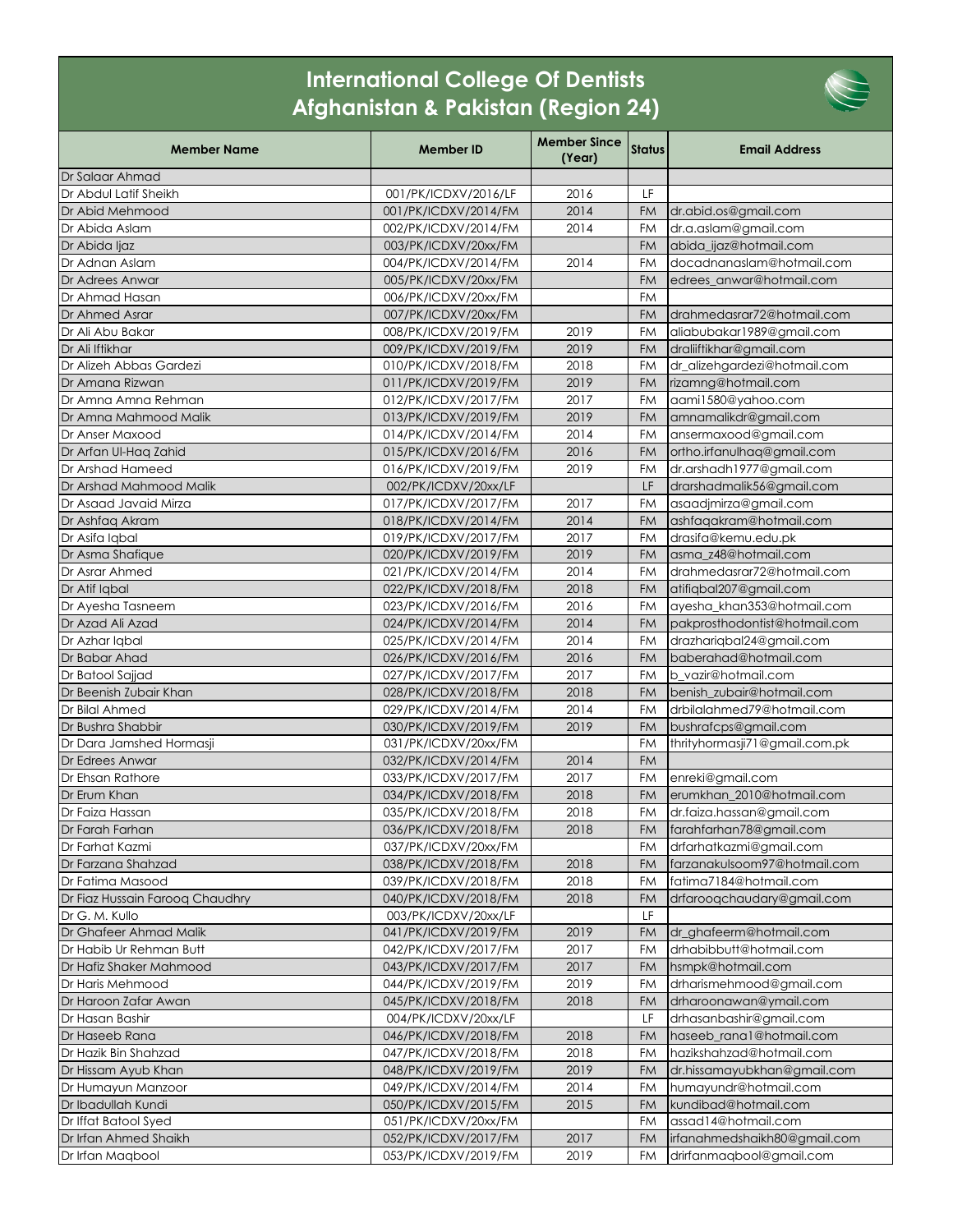| <b>Member Name</b>                            | <b>Member ID</b>     | <b>Member Since</b><br>(Year) | <b>Status</b> | <b>Email Address</b>           |
|-----------------------------------------------|----------------------|-------------------------------|---------------|--------------------------------|
| Dr Irum Abbas                                 | 054/PK/ICDXV/2017/FM | 2017                          | <b>FM</b>     | driram1@hotmail.com            |
| Dr Jamshed Ali Khan Khilji                    | 055/PK/ICDXV/20xx/FM |                               | <b>FM</b>     |                                |
| Dr Javaid Ashraf                              | 056/PK/ICDXV/2018/FM | 2018                          | <b>FM</b>     | drjavaid.a@gmail.com           |
| Dr Javed labal                                | 057/PK/ICDXV/2016/FM | 2016                          | <b>FM</b>     | drjavediqbal32@gmail.com       |
| Dr Javed Sultan                               | 058/PK/ICDXV/20xx/FM |                               | <b>FM</b>     |                                |
| Dr Jodat Askari                               | 059/PK/ICDXV/2014/FM | 2014                          | FM            | jodataskari@yahoo.com          |
| Dr Joharia Azhar Saadat                       | 060/PK/ICDXV/2014/FM | 2014                          | <b>FM</b>     | joharia_saadat@yahoo.com       |
| Dr Kamran Masood Mirza                        | 061/PK/ICDXV/2018/FM | 2018                          | <b>FM</b>     | drkamranmirza@hotmail.com      |
| Dr Kashif Ali Channar                         | 062/PK/ICDXV/2017/FM | 2017                          | <b>FM</b>     | kashifomfs@gmail.com           |
| Dr Khalid Almas                               | 063/PK/ICDXV/20xx/FM |                               | FM            | khalidalmas@yahoo.com          |
| Dr Khalid Bashir                              | 064/PK/ICDXV/2016/FM | 2016                          | <b>FM</b>     | kbashir1961@gmail.com          |
| Dr Khalid Mehmood Siddiqi                     | 065/PK/ICDXV/2017/FM | 2017                          | <b>FM</b>     | drkhalidms@gmail.com           |
| Dr Khalid Mian Hussain                        | 066/PK/ICDXV/2017/FM | 2017                          | <b>FM</b>     | khalidmiandr@hotmail.com       |
| Dr Khawaja Rashid Hassan                      | 067/PK/ICDXV/2017/FM | 2017                          | FM            | drrashidhassan2015@gmail.com   |
| Dr Khurram Nadeem                             | 068/PK/ICDXV/2017/FM | 2017                          | <b>FM</b>     | dentist_khurram@hotmail.com    |
| Dr Khurram Zafar                              | 069/PK/ICDXV/2019/FM | 2019                          | <b>FM</b>     | dynamicdoc88@gmail.com         |
| Dr Khurshid Ahmad Nasim                       | 070/PK/ICDXV/2005/FM | 2005                          | <b>FM</b>     | khurshid@iideas.edu.pk         |
| Dr M. A. Soofi                                | 005/PK/ICDXV/20xx/LF |                               | LF            | profmasoofi@gmail.com          |
| Dr M. Azam                                    | 071/PK/ICDXV/20xx/FM |                               | <b>FM</b>     | allahdabunda@gmail.com         |
| Dr Mahnoor Abid                               | 072/PK/ICDXV/2019/FM | 2019                          | FM            | mahnoorabid1993@gmail.com      |
| Dr Mahwish Tahir Khan                         | 073/PK/ICDXV/2019/FM | 2019                          | <b>FM</b>     | mavs_world@hotmail.com         |
| Dr Manzoor Ahmed Manzoor                      | 074/PK/ICDXV/2014/FM | 2014                          | FM            | brigmanzoorahmed@yahoo.com     |
| Dr Mariya Mujib                               | 075/PK/ICDXV/2018/FM | 2018                          | <b>FM</b>     | mariyamujib@gmail.com          |
| Dr Mehreen Shahrukh                           | 076/PK/ICDXV/2018/FM | 2018                          | <b>FM</b>     | dr.mehreenshahrukh@outlook.com |
| Dr Mian Abdul Manan Shahid                    | 077/PK/ICDXV/2019/FM | 2019                          | <b>FM</b>     | surgeonams@gmail.com           |
| Dr Mohammad Shabbir Choudhary                 | 078/PK/ICDXV/20xx/FM |                               | <b>FM</b>     | sshabbir@hotmail.com           |
| Dr Mohammad Umar Shah                         | 079/PK/ICDXV/2014/FM | 2014                          | <b>FM</b>     | dr.umarshah@gmail.com          |
| Dr Mohammed Siddique Chauhan                  | 080/PK/ICDXV/20xx/FM |                               | FM            | dr_hamood@hotmail.com          |
| Dr Muhammad Adeel                             | 081/PK/ICDXV/2018/FM | 2018                          | <b>FM</b>     | dentdocadeel.butt@gmail.com    |
| Dr Muhammad Amjad Bari                        | 082/PK/ICDXV/2018/FM | 2018                          | <b>FM</b>     | dramjad.omfs@gmail.com         |
| Dr Muhammad Arif Mehmood                      | 083/PK/ICDXV/2016/FM | 2016                          | <b>FM</b>     | scrubdental@gmail.com          |
| Dr Muhammad Arshad                            | 084/PK/ICDXV/20xx/FM |                               | FM            | hum_arshadz@yahoo.com          |
| Dr Muhammad Ashfaq                            | 085/PK/ICDXV/2017/FM | 2017                          | <b>FM</b>     | dr.ashfaqdentist@gmail.com     |
| Dr Muhammad Behzad Salahuddin                 | 086/PK/ICDXV/2017/FM | 2017                          | <b>FM</b>     | behzadsalahuddin@gmail.com     |
| Dr Muhammad Burhan Hayat                      | 087/PK/ICDXV/2018/FM | 2018                          | <b>FM</b>     | burhanhayat@hotmail.com        |
| Dr Muhammad Ehsan ul Haq                      | 088/PK/ICDXV/2017/FM | 2017                          | FM            | drehsan80@gmail.com            |
| Dr Muhammad Farooq-ul-Hassan                  | 089/PK/ICDXV/2014/FM | 2014                          | <b>FM</b>     | hashirdental@gmail.com         |
| Dr Muhammad Ilyas                             | 090/PK/ICDXV/2018/FM | 2018                          | <b>FM</b>     | m_ilyas08@yahoo.com            |
| Dr Muhammad Imran Saleh                       | 091/PK/ICDXV/2016/FM | 2016                          | FM            | imran_saleh@live.com           |
| Dr Muhammad Iqbal                             | 092/PK/ICDXV/2016/FM | 2016                          | FM            | drigbal.ortho@gmail.com        |
| Dr Muhammad Mumtaz                            | 093/PK/ICDXV/20xx/FM |                               | <b>FM</b>     | mumtazmaxfac@gmail.com         |
| Dr Muhammad Mustafa Ch.                       | 094/PK/ICDXV/2016/FM | 2016                          | FM            | doctrmustafa@hotmail.com       |
| Dr Muhammad Osman Masood                      | 095/PK/ICDXV/2018/FM | 2018                          | <b>FM</b>     | osman5604@hotmail.com          |
| Dr Muhammad Rafique Chatha                    | 096/PK/ICDXV/20xx/FM |                               | FM            | prof chatha@hotmail.com        |
| Dr Muhammad Sohail Zafar                      | 097/PK/ICDXV/2014/FM | 2014                          | <b>FM</b>     | drsohail_78@hotmail.com        |
| Dr Muhammad Umair                             | 098/PK/ICDXV/2019/FM | 2019                          | FM            | xephyrs@live.com               |
| Dr Muhammad Umar Farooq                       | 099/PK/ICDXV/2017/FM | 2017                          | <b>FM</b>     | surgeonumar@gmail.com          |
| Dr Muhammad Usman Khalid                      | 100/PK/ICDXV/2016/FM | 2016                          | FM            | drusmankhalid82@hotmail.com    |
| Dr Muhammad Yousaf Khokar                     | 101/PK/ICDXV/2016/FM | 2016                          | <b>FM</b>     | drmyousafds@gmail.com          |
| Dr Muhammad Zafar                             | 102/PK/ICDXV/2014/FM | 2014                          | FM            | drsohail_78@hotmail.com        |
| Dr Muhammad Zahid Ali                         | 103/PK/ICDXV/2017/FM | 2017                          | <b>FM</b>     | mumtazmaxfa@gmail.com          |
| Dr Muhammad Zahid Ali                         | 104/PK/ICDXV/2017/FM | 2017                          | FM            | drzahidclinic@yahoo.com        |
| Dr Muhammad Zaman Sherani                     | 105/PK/ICDXV/2018/FM | 2018                          | <b>FM</b>     | zsherani@hotmail.com           |
| Dr Muhammed Ikram Ullah Khan Malik Afzal Khan | 001/PK/ICDXV/2017/YM | 2019                          | YM            | dr_ikram_ullah@hotmail.com     |
| Dr Mussarat Faroog                            | 106/PK/ICDXV/2019/FM | 2019                          | <b>FM</b>     | mussarat_farooq@yahoo.co.uk    |
| Dr Nadeem Tarique                             | 107/PK/ICDXV/2016/FM | 2016                          | FM            | smylcare@gmail.com             |
| Dr Naeem Anwar                                | 108/PK/ICDXV/2017/FM | 2017                          | <b>FM</b>     | drnaeemanwar@dr.com            |
| Dr Naghma Parveen                             | 109/PK/ICDXV/2018/FM | 2018                          | FM            | naghmadr@yahoo.com             |
| Dr Nauman Rauf Khan                           | 110/PK/ICDXV/2014/FM | 2014                          | <b>FM</b>     | dr.nrkhan@gmail.com            |
| Dr Naveed Inayat                              | 111/PK/ICDXV/2018/FM | 2018                          | FM            | naveedinayat092@gmail.com      |
| Dr Nazli Gul Shujaat                          | 112/PK/ICDXV/2018/FM | 2018                          | <b>FM</b>     | nazli.gulshujaat@Imdc.edu.pk   |
| Dr Ninette Banday                             | 113/PK/ICDXV/20xx/FM |                               | <b>FM</b>     | drnbanday@yahoo.com            |